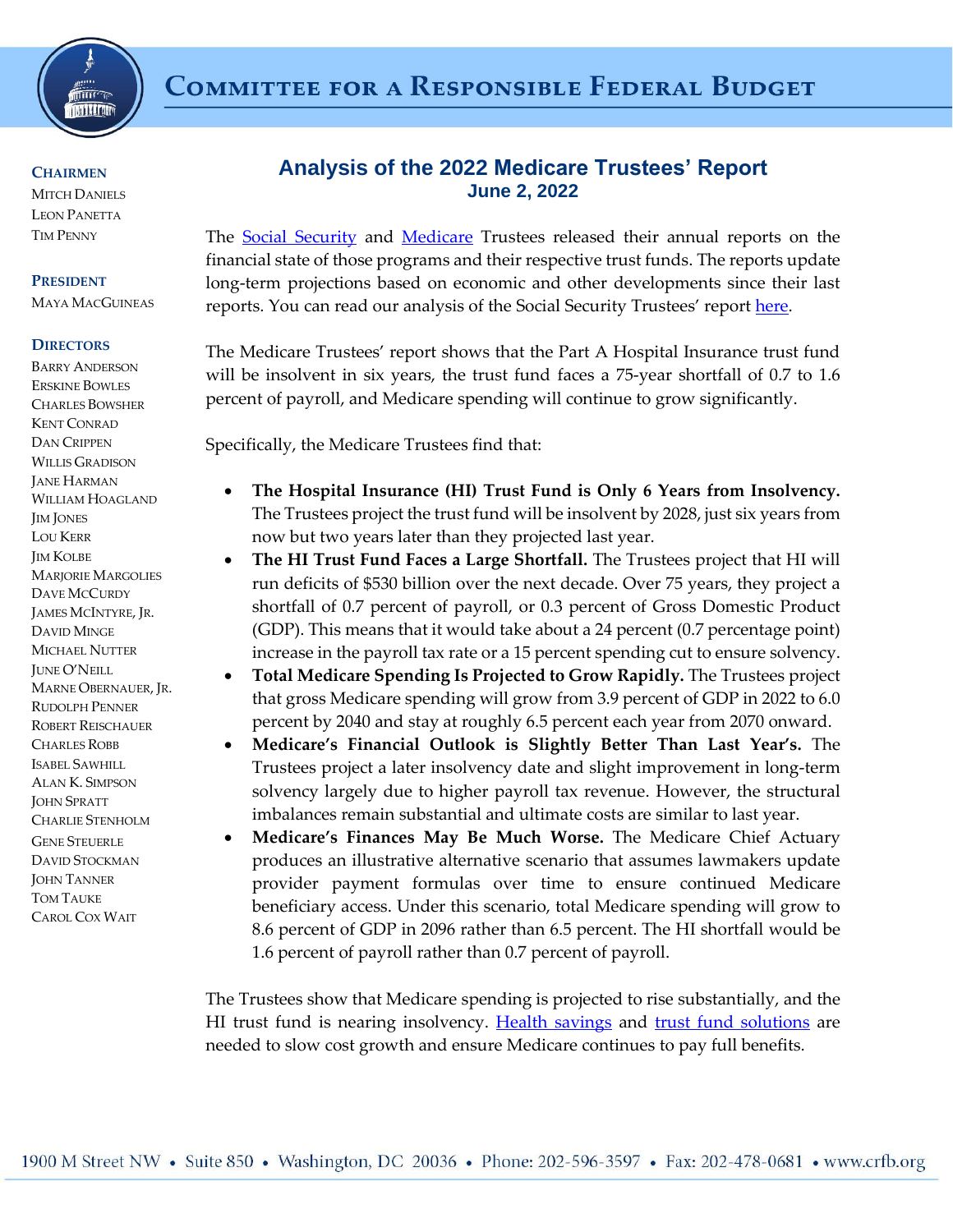

#### **The Hospital Insurance Trust Fund Will Be Insolvent in 2028**

Medicare Part A, which pays for inpatient hospital services, is financed mostly by a payroll tax through the HI trust fund. Though the trust fund had a balance of \$143 billion at the end of 2021, which will increase further this year, it is projected to run cash deficits every year after that until it is exhausted in 2028. At that point, provider and insurer payments would have to be cut by 10 percent (20 percent by 2046) to bring spending in line with revenue.

Beyond 2028, HI faces a significant long-term shortfall. The trust fund will run deficits of \$530 billion over the 2023-2032 period, with annual deficits rising from 0.04 percent of taxable payroll in 2022 to 0.66 percent in 2032 and 0.9 percent in 2052 before slowly falling to 0.35 percent by 2096. As a share of GDP, deficits will peak at 0.44 percent in 2045 and total 0.14 percent in 2096.



**Fig. 1: Medicare Hospital Insurance Spending and Revenue (Percent of Taxable Payroll)**

Source: Medicare Trustees.

This imbalance is driven by growing spending due to rising health costs and an aging population. Specifically, HI spending will grow from 3.4 percent of payroll in 2022 to 4.4 percent by 2032 and nearly 5 percent in 2075, falling back to 4.8 percent by 2096. Revenue will grow more modestly from 3.4 percent in 2022 to 3.9 percent by 2045 and nearly 4.5 percent by 2096.

Restoring solvency to the HI trust fund over the next 75 years would require the equivalent of immediately raising the HI payroll tax by 24 percent (0.7 percentage points) or reducing spending by 15 percent. Under the Chief Actuary's alternative scenario (discussed later), the shortfall and necessary adjustments would be more than twice as large.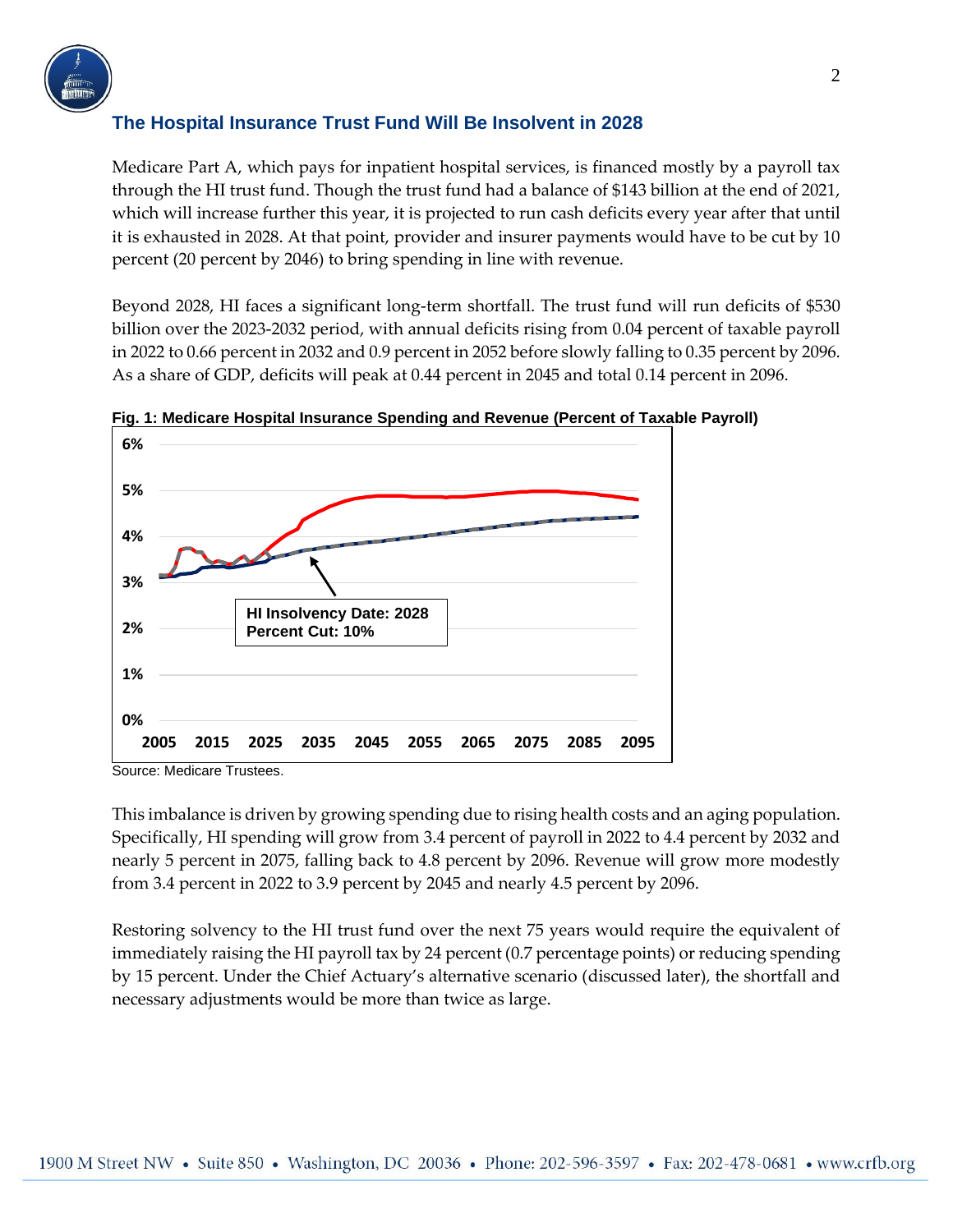

### **Total Medicare Spending Will Grow Significantly**

According to the Medicare Trustees, all parts of Medicare – including Parts A, B, and D – will grow rapidly in the coming decades. The Trustees project that gross Medicare spending will grow from 3.9 percent of GDP in 2022 to 5.4 percent in 2032 and 6.2 percent in 2045. After reaching a high of 6.6 percent in 2080, their projection stabilizes and settles at 6.5 percent in 2096.





Medicare Part A, which covers hospital benefits, will grow from 1.6 percent of GDP in 2022 to a high of 2.2 percent in 2045 and then slowly decline to 2 percent by 2095. The Trustees expect Part B (outpatient benefits) and Part D (drug benefits) spending to grow much more quickly. Between 2022 and 2096, they expect Part B to rise from 1.9 to 3.6 percent of GDP and Part D to rise from 0.5 to 0.8 percent of GDP.

This cost growth is driven in part by the rising cost of Medicare Advantage (MA), a private alternative to traditional Medicare that costs [modestly more](https://www.crfb.org/papers/reducing-medicare-advantage-overpayments) and has had increasing enrollment. As recently as 2010, only 25 percent of Medicare beneficiaries were in MA. By 2026, over half of Medicare enrollees will be in a Medicare Advantage plan. As a result, MA spending, which has already increased from 0.8 percent of GDP in 2010 to 1.6 percent in 2021, is expected to rise to 2.6 percent of GDP by 2031.

This rapidly rising spending underscores the need to reduce Medicare costs. Our [Health Savers](https://www.crfb.org/project/health-savers-initiative)  [Initiative](https://www.crfb.org/project/health-savers-initiative) has proposed policies to [equalize payments](https://www.crfb.org/papers/equalizing-medicare-payments-regardless-site-care) across sites of care, reduce Medicare [Advantage](https://www.crfb.org/papers/reducing-medicare-advantage-overpayments) payments, cap [hospital payments,](https://www.crfb.org/papers/capping-hospital-prices) and [reduce](https://www.crfb.org/papers/injecting-price-competition-medicare-part-b-drugs) prescription drug [costs.](https://www.crfb.org/papers/limiting-evergreening-name-brand-prescription-drugs) In addition, ou[r ten options](https://www.crfb.org/blogs/ten-options-secure-medicare-trust-fund) to secure the HI trust fund include five options to reduce HI spending specifically and five options to raise HI revenue. Lawmakers would do well to use these options and countless others to slow the growth of Medicare spending and improve its financial status.

Source: Medicare Trustees.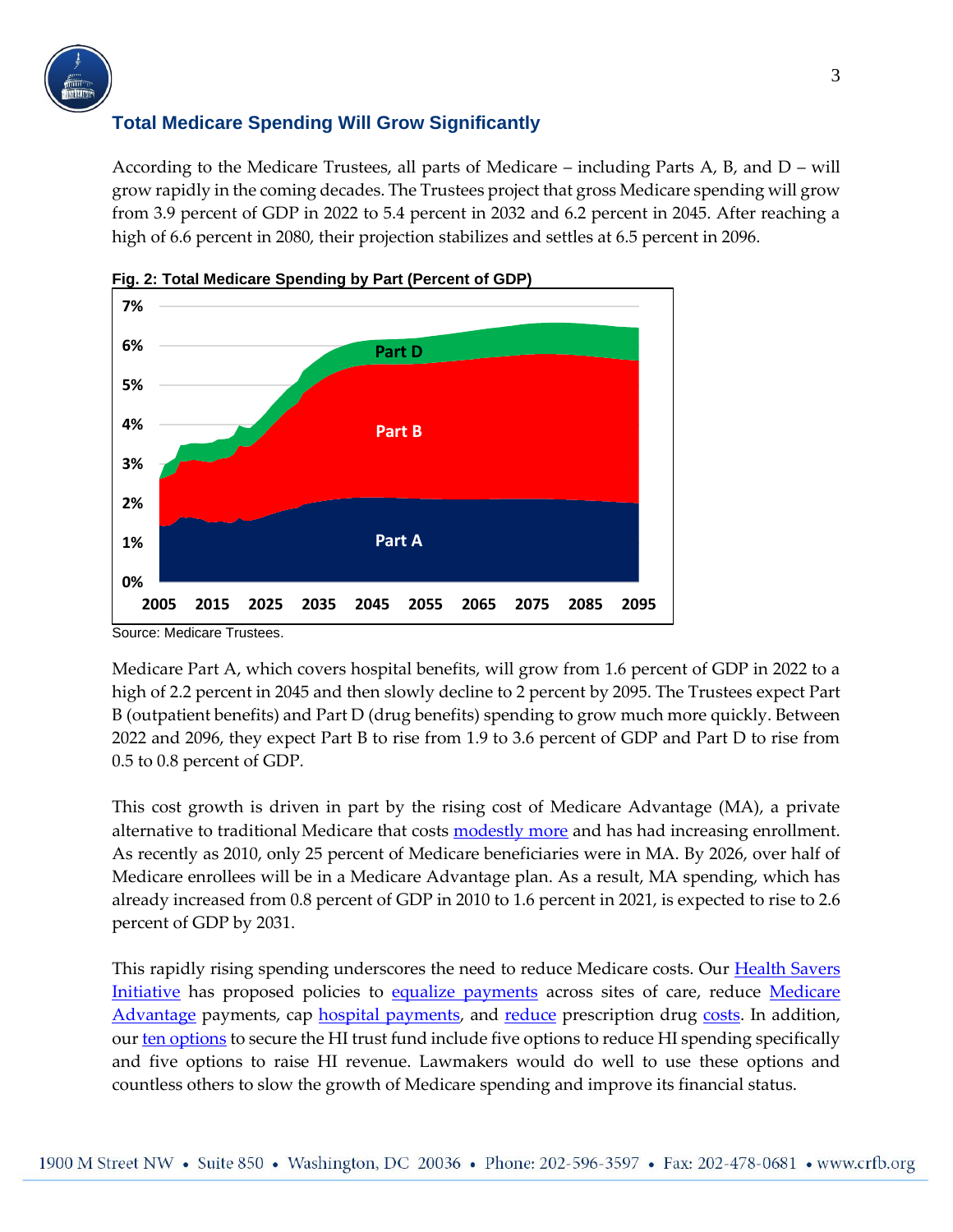

### **Medicare's Financial Outlook is Slightly Better Than Last Year's**

Overall, Medicare's financial outlook has slightly improved relative to last year, due a to a combination of factors.

The Trustees now project gross Medicare spending of 6.0 percent of GDP by 2040, less than 0.1 percent lower than last year's projection. By 2095, they project costs will total 6.5 percent of GDP, almost exactly in line with last year's projection.

In terms of the HI trust fund, the Trustees this year project the insolvency date will be 2028, two years later than they projected last year. They project the 75-year shortfall will total 0.70 percent of payroll, which is lower than last year's 0.77 percent of payroll.

Economic changes reduce the 75-year shortfall by 0.06 percent of payroll as the effects of higher inflation and wages and salaries on payroll tax revenue (0.15 percent improvement) outweigh the effect of inflation on provider payments (0.09 percent deterioration). Importantly, the Trustees economic assumptions appear somewhat outdated and thus likely understate inflation and overstate real economic growth.

In addition to economic changes, the Trustees assume more Medicare Advantage spending will come from Part B rather than Part A, reducing the shortfall by 0.07 percent. On the other hand, faster-growing hospital, hospice, and administrative costs increase the shortfall by 0.05 percent, and shifting the 75-year window forward a year increases the shortfall by 0.01 percent.

| i iyi v. Onango in 19-10ar ni Autuanai Onontian (i Uruunt or Taxabiu Fayron) |                                    |
|------------------------------------------------------------------------------|------------------------------------|
| Change                                                                       | Increase/Decrease (-) in Shortfall |
| 2021 Report 75-Year Shortfall                                                | 0.77%                              |
| <b>Private Health Plan Assumptions</b>                                       | $-0.07\%$                          |
| Economic and Demographic Changes                                             | $-0.06%$                           |
| <b>Base Year Changes</b>                                                     | $0.00\%$                           |
| <b>Changes in Provider Utilization</b>                                       | $+0.05%$                           |
| Change in 75-Year Window                                                     | $+0.01%$                           |
| 2022 Report 75-Year Shortfall                                                | 0.70%                              |

**Fig. 3: Change in 75-Year HI Actuarial Shortfall (Percent of Taxable Payroll)**

Source: Medicare Trustees.

While total Medicare spending is largely similar to last year's report, there are compositional changes in this year's projection. Part B spending is slightly lower in the near term due to higher GDP assumptions and slightly higher over the longer term due to higher hospital outpatient and physician-administered drug spending, while Part D spending is lower throughout due to higher GDP and slower drug price growth, slightly offset by higher enrollment.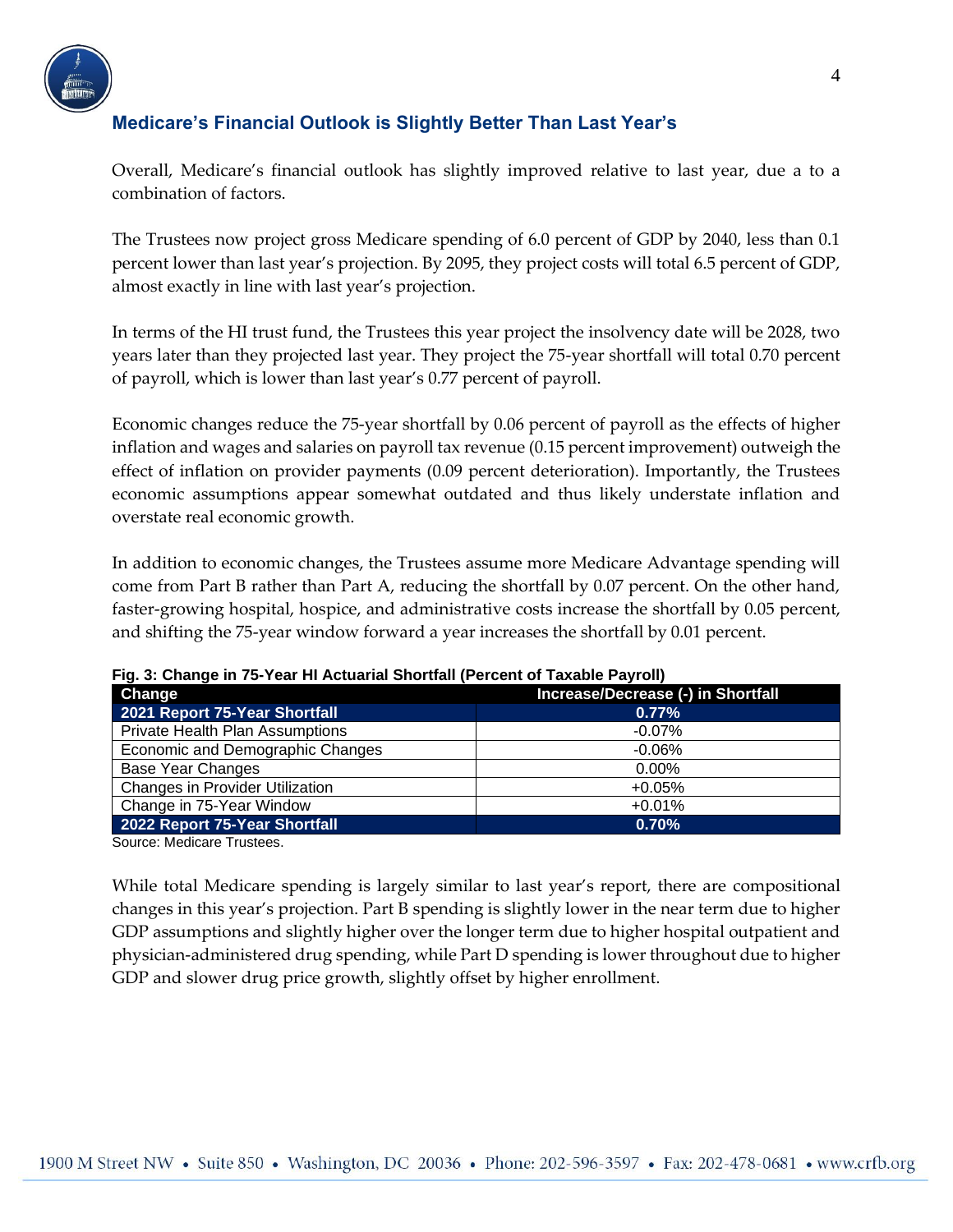

### **Medicare Will Grow More Costly in the Actuary's Illustrative Alternative Scenario**

The Medicare Trustees' estimates are based on current law, which assumes that laws governing payment rates remain unchanged. However, the Trustees raise questions about payment adequacy over the longer term, as both inpatient hospital payment and physician payments are scheduled to grow more slowly than underlying medical costs.

The Chief Actuary produces an illustrative alternative scenario that assumes the constraints under current law are gradually weakened and some currently scheduled physician bonus payments are continued over the long term. With these assumptions, payments would grow more slowly than the private sector for the next two decades but then grow at about the same rate after.

Under this scenario, spending would grow substantially higher than in the Trustees' official forecasts, both for the HI trust fund and Medicare spending more broadly.

HI spending would rise from 1.6 percent of GDP in 2021 to 3.0 percent by 2096, as opposed to 2.0 percent under the official projections. As a result, the 75-year shortfall would total about 1.6 percent of payroll and 0.7 percent of GDP, more than double the official projections.



**Fig. 4: Medicare Spending Under the Alternative Scenario (Percent of GDP)**

Similarly, Medicare Part B spending would grow from 1.9 percent of GDP in 2021 to 4.7 percent in 2096 (compared to 3.6 percent in 2096 in the official projections).

As a result, total gross Medicare spending grow much faster over the very long term, rising from 3.9 percent of GDP in 2021 to 6.2 percent of GDP in 2040 and 8.6 percent in 2096. Under official projections, by comparison, Medicare spending hovers between 6.0 and 6.5 percent of GDP between 2040 and 2096.